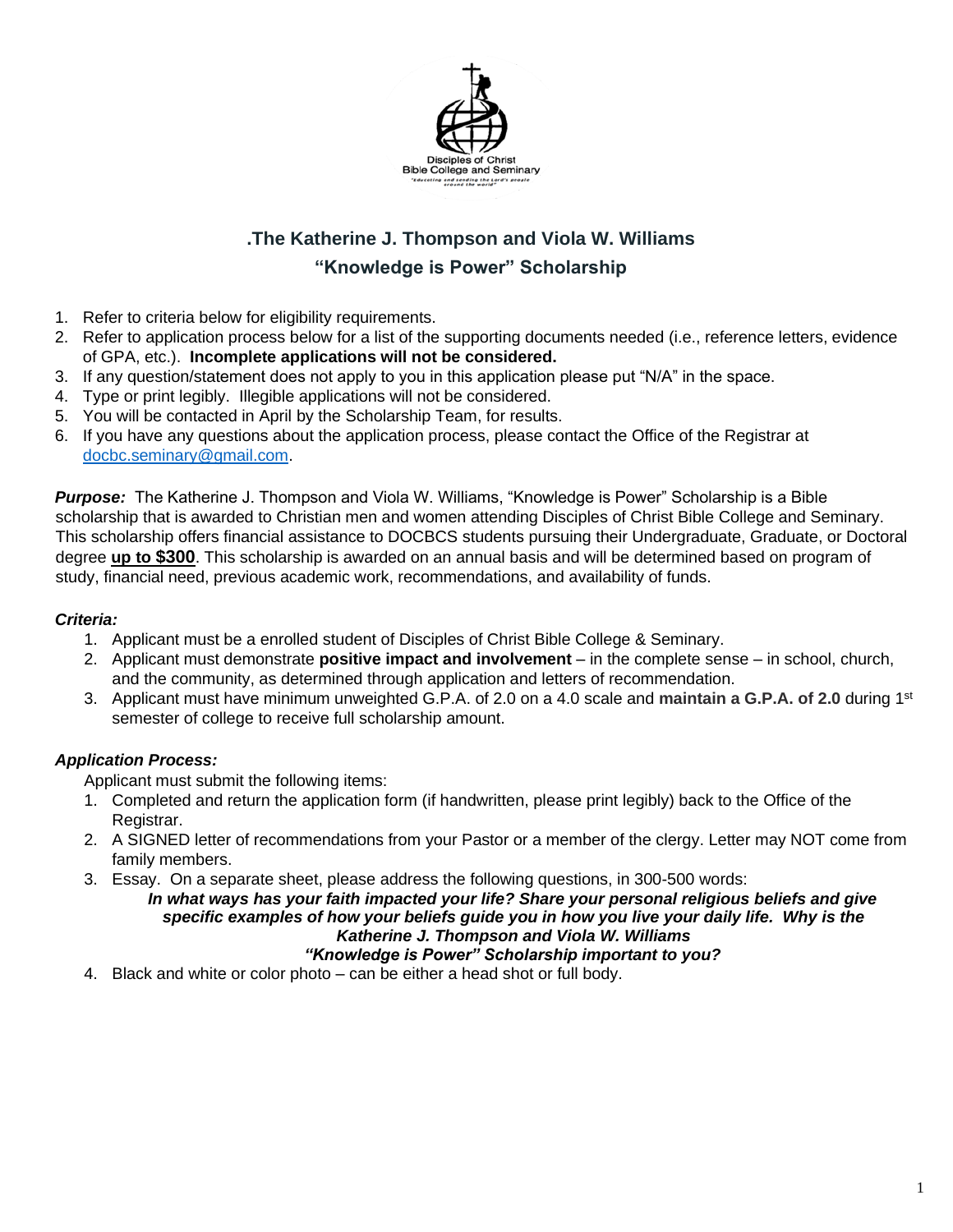

### **The Katherine J. Thompson and Viola W. Williams "Knowledge is Power" Scholarship**

| Last Name:                                                                                                                                      | <b>First Name:</b> |                      |  |  |
|-------------------------------------------------------------------------------------------------------------------------------------------------|--------------------|----------------------|--|--|
| <b>Mailing Address:</b><br>Street: _________                                                                                                    |                    |                      |  |  |
| City:<br>State:                                                                                                                                 | Zip:               |                      |  |  |
| Daytime Telephone Number: (                                                                                                                     | Date of Birth:     |                      |  |  |
| E-mail Address:                                                                                                                                 |                    |                      |  |  |
| Last High School or College attended:                                                                                                           |                    | # of years attended: |  |  |
| List Colleges/Institutions to which you have already applied:                                                                                   |                    |                      |  |  |
| Grade Point Average (GPA): ______________ (On a 4.0 scale)<br>Attach proof of GPA. Your most recent official school transcript may be required. |                    |                      |  |  |
| What area/specialty do you plan to major in as you continue your education at Disciples of Christ Bible<br>College and Seminary?                |                    |                      |  |  |

# **SCHOOL ACTIVITIES**

Please list all high school activities in which you have participated (Use additional sheets if necessary)

| <b>Activity</b> | Role | <b>Dates of Service</b> |
|-----------------|------|-------------------------|
|                 |      |                         |
|                 |      |                         |
|                 |      |                         |
|                 |      |                         |
|                 |      |                         |